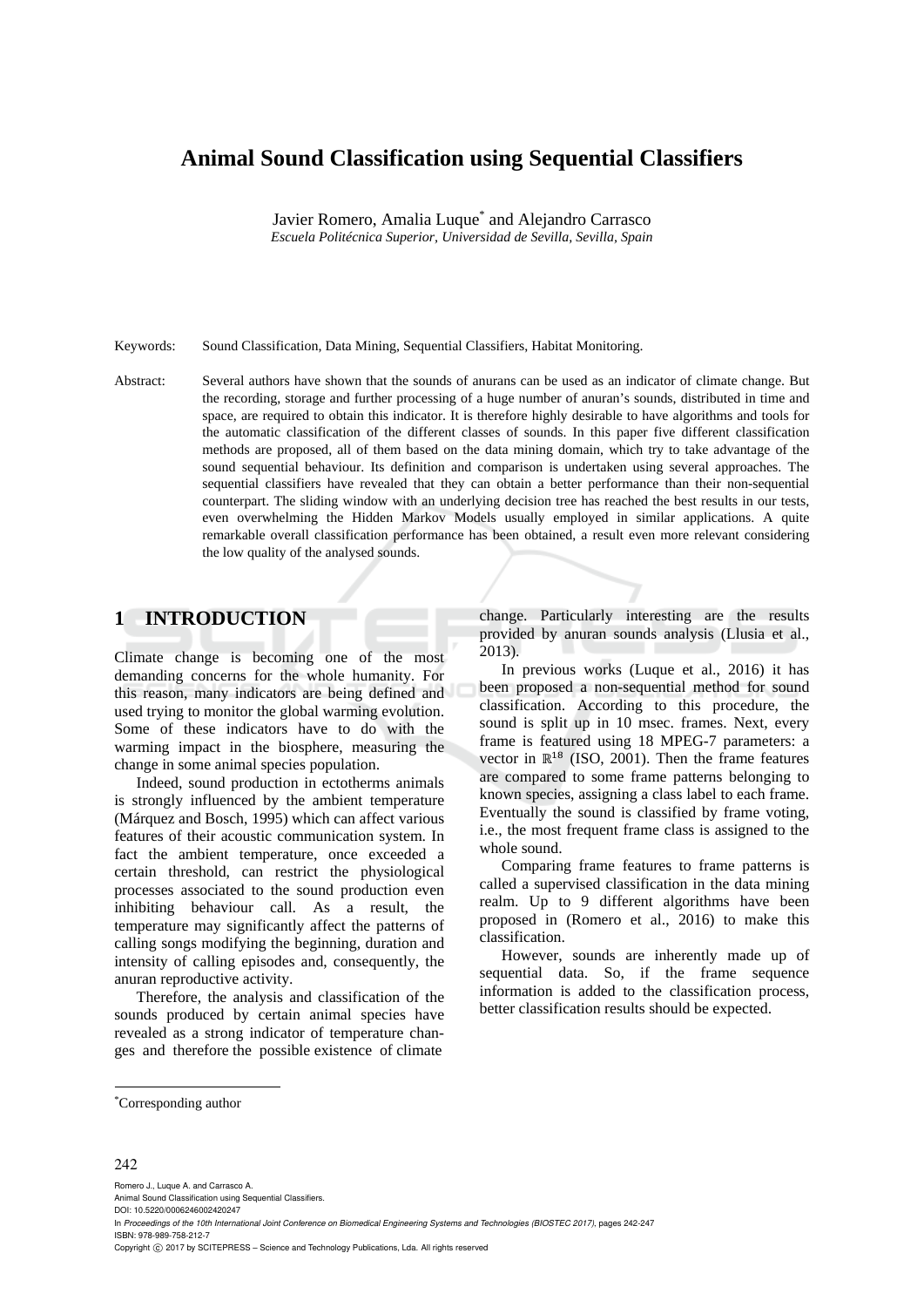# **2 METHODS**

To introduce the sequential information several methods are proposed.

- Temporal parameters construction (TP) (Schaidnagel et al., 2014). For every frame, a "segment" is considered using the closest neighbour frames. And for every parameter, a new parameter is constructed: the interquartile range in the segment. In this way, up to 36 parameters (a vector in  $\mathbb{R}^{36}$ ) are now identifying a frame, 18 of them including some kind of sequence information. A 10 frame segment is proposed in this study.
- Sliding windows (SW) (Aggarwal, 2007). A short window (e.g. with 5 frames), centred in each frame, is considered. Now the parameters featuring each frame (e.g. 5 parameters) are those corresponding to all the frames under the window. In the example, each frame is featured using 5x5 parameters (a vector in  $\mathbb{R}^{5x5}$ ).
- Recursive sliding windows (RSW) (Dietterich, 2002). It is a method similar to the previous one, but now the classifier considers not only the parameters of the frame under the window, but also their classification results.
- Hidden Markov Models (HMM) (Rabiner, 1989). It is a genuine sequential classifier. The
- sequence of frame parameters is considered to be obtained as the result of an HMM made up of hidden states emitting observed data. This is the classifier recommended in the MPEG-7 standard.
- Autoregressive integrated moving average models (ARIMA) (Box et al., 2011). It is also a genuine sequential classifier. The sequence of frame parameters is considered the result of an ARIMA time series. For a certain sound, the coefficients of the time series are computed and, in a second step, these coefficients are classified using non-sequential classifiers.

Most of this sequential classifier (all except the HMM) are relying on an underlying non-sequential classifier. A broad and representative selection of them has been used through this paper:

- Minimum distance (Wacker and Landgrebe, 1971);
- Maximum likelihood (Le Cam, 1979);
- Decision trees (Rokach et al., 2008);
- k-nearest neighbour (Cover and Hart, 1967);
- Support vector machine (SVM) (Cristianini

and Shawe-Taylor, 2000);

- Logistic regression (Dobson and Barnett, 2008);
- Neural networks (Du and Swamy, 2013);
- Discriminant function (Härdle and Simar, 2012);
- Bayesian classifiers (Hastie et al., 2005).

Sequential classifiers significantly increases the number of parameters required. To cope with this drawback, a reduction on the number of original MPEG-7 parameters is proposed, considering the 5 most significant features (leading to a vector in  $\mathbb{R}^5$ ). Feature selection procedures are employed to determine this reduced set.

For comparison reasons, 2 non-sequential methods are also considered:

- Non-sequential classification based on 18 MPEG-7 parameters (NS-18).
- Non-sequential classification based on the 5 most relevant MPEG-7 parameters (NS-5).

To compare the results obtained for every classifier, several metrics for the performance of a classifier can be defined (Sokolova and Lapalme, 2009), all of them based on the confusion matrix. The most relevant indicators and their definitions are the following:

- Accuracy: Overall effectiveness of a classifier;
- Error rate: Classification error;
- Precision: Class agreement of the data labels with the positive labels given by the classifier;
- Sensitivity: Effectiveness of a classifier to identify positive labels;
- Specificity: How effectively a classifier identifies negative labels.

Additionally, a graphical way to compare classifiers will be used, representing their performance in the Receiver Operating Characteristic (ROC) space (Powers, 2011), where the True Positive Rate (sensitivitiy) of a classifier is plotted versus its False Positive Rate (defined as one minus the specificity).

### **3 RESULTS**

For testing purposes, sound files provided by the Zoological Sound Library (Fonozoo, 2016) have been used, corresponding to 2 species, the epidalea calamita (natterjack toad) and alytes obstetricans (common midwife toad), with a total of 63 recordings containing 3 classes of sounds:

- Epidalea calamita; mating call (23 records)
- Epidalea calamita; release call (10 records)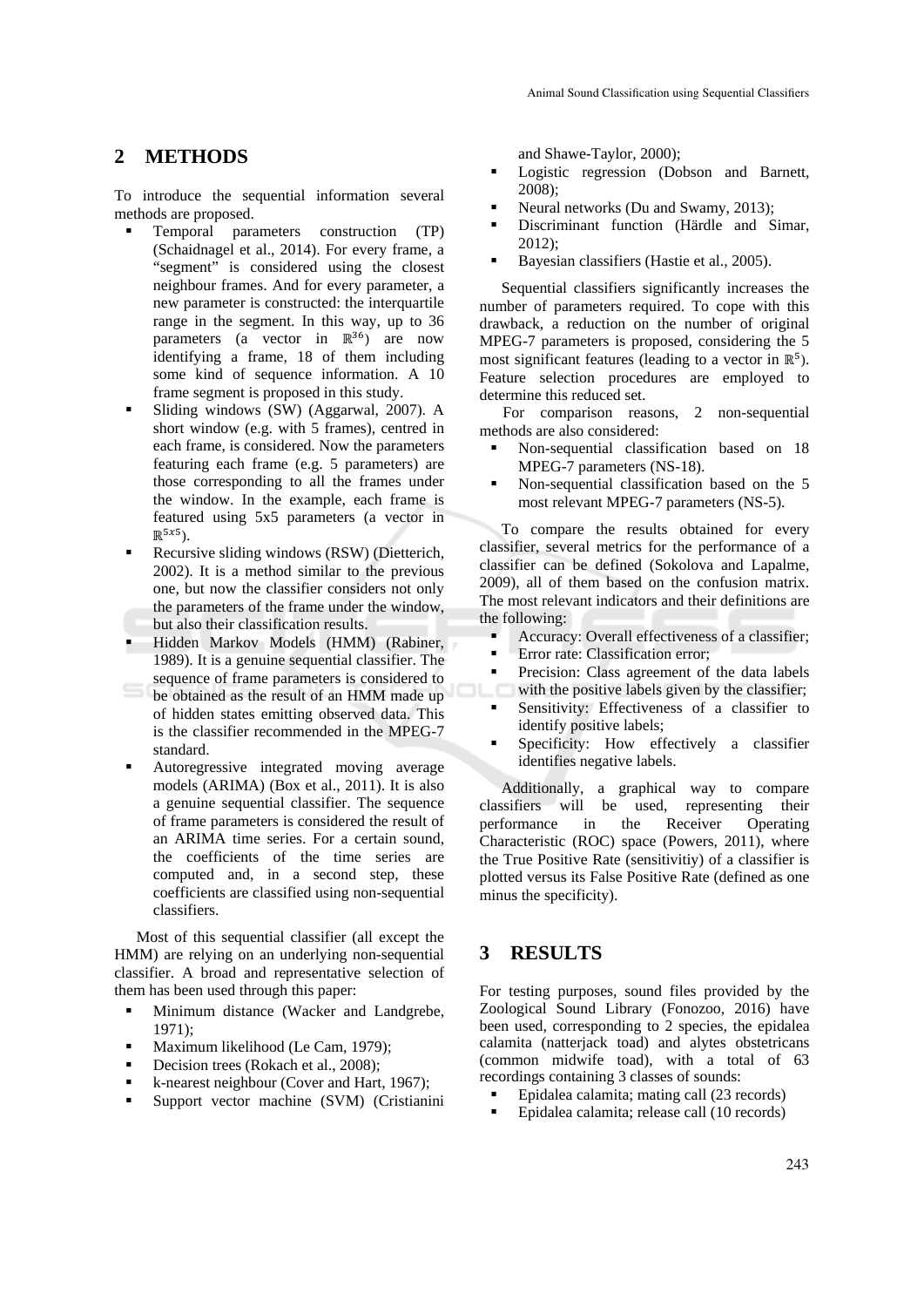#### Alytes obstetricans (30 records)

In total 6,053 seconds (1h:40':53") of recording have been analysed, with a 96 seconds (1':36") average file length, and a 53 seconds median.

A common feature of all recordings is that they have been made in the natural habitat, with very significant surrounding noise (wind, water, rain, traffic, voice...), which means an additional challenge in the signal processing.

The results obtained by the non-sequential classifiers based on 18 MPEG-7 parameters are compared using the ROC analysis which is depicted in Figure 1. The best result corresponds to the decision tree classifier with an accuracy of 91.53%.



Figure 1: ROC analysis for non-sequential classifiers based on 18 MPEG-7 parameters.

The results obtained by the non-sequential classifiers based on the 5 most relevant MPEG-7 parameters are also compared using the ROC analysis which is depicted in Figure 2. The best result corresponds to the decision tree classifier with an accuracy of 89.42%.

The results obtained by the temporal parameter construction approach are now considered. The corresponding ROC analysis is depicted in Figure 3. The best result corresponds to the decision tree classifier with an accuracy of 91.53%.

Focusing now on the sliding window method, its results are compared through the ROC analysis and presented in Figure 4. The best result corresponds to the decision tree classifier with an accuracy of 90.48%.

Once more, the results obtained by the recursive sliding window method are compared using the ROC analysis which is portrayed in Figure 5. The best result corresponds to the decision tree classifier with an accuracy of 73.54%.



Figure 2: ROC analysis for non-sequential classifiers based on the 5 most relevant MPEG-7 parameters.



Figure 3: ROC analysis for sequential classifiers using temporal parameter construction.



Figure 4: ROC analysis for sequential classifiers using sliding windows.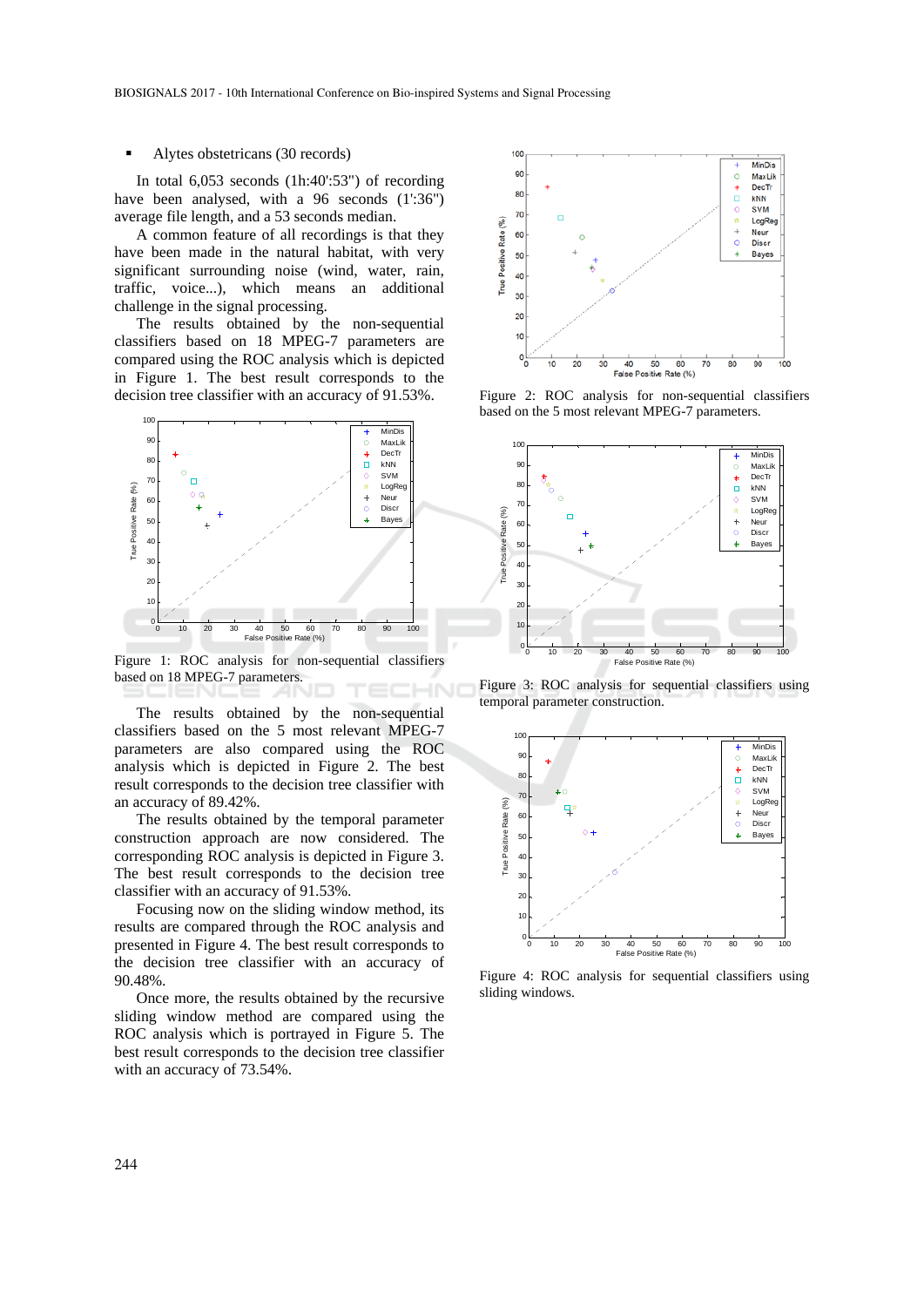| Method                    |                          | Number of<br>features | <b>ACC</b> | PRC.                     | <b>SNS</b> | <b>SPC</b> |
|---------------------------|--------------------------|-----------------------|------------|--------------------------|------------|------------|
| Non-sequential            |                          | 18                    | 91.53%     | 87.05%                   | 83.43%     | 93.01%     |
|                           |                          | 5                     | 89.42%     | 85.40%                   | 83.77%     | 91.52%     |
| Temporal parameters       |                          | 36                    | 91.53%     | 91.40%                   | 84.44%     | 93.33%     |
| Sliding windows           |                          | 5x5                   | 90.48%     | 87.23%                   | 87.44%     | 92.53%     |
| Recursive sliding windows |                          | 5x5                   | 73.54%     | 51.57%                   | 62.22%     | 74.92%     |
| <b>HMM</b>                | Over the file            | 5                     | 84.13%     | 70.24%                   | 61.64%     | 85.58%     |
|                           | Over ROI length segments | 5                     | 59.79%     | $\overline{\phantom{0}}$ | 40.00%     | 68.54%     |
|                           | Over 5 sliding windows   | 5                     | 69.31%     | 56.42%                   | 52.75%     | 78.13%     |
| <b>ARIMA</b>              |                          | 5                     | 70.37%     | 63.17%                   | 52.66%     | 77.48%     |

Table 1: Performance metrics.



Figure 5: ROC analysis for sequential classifiers using recursive sliding windows.



Figure 6: ROC analysis for sequential classifiers using ARIMA models.

The HMM is the only of the proposed methods not relaying in other classifiers. Therefore, it is not a ROC analysis to compare the non-existent classifiers. The HMM takes a sound segment and try to classify it as a whole, not framing it. When a sound file has to be classified 3 alternatives have been explored to determine the segment length:

The full file (HMM-F). This approach obtains

an accuracy of 84.13%.

- A segment with the same length that the ROI mean length (HMM-ROI). The Regions Of Interest (ROIs) are the segments of the sound patterns containing a valid sound (no silence or noise). This approach obtains an accuracy of 59.79%.
- A segment defined by a sliding window of a certain length (HMM-SW). It is proposed to use 5 frames in the analysis. This approach obtains an accuracy of 69.31%.

Eventually, the results obtained by the ARIMA method are also compared using the ROC analysis which is illustrated in Figure 6. The best result corresponds to the decision tree classifier with an accuracy of 70.37%.

Until now, partial results have been presented for every sequential method. To obtain an overall perspective, a comparison of the different methods proposed for sequential classifiers is presented in Table 1, where the non-sequential classifiers are also considered for contrasting reasons. Additionally, a ROC analysis has also been accomplished for every method and its results are depicted in Figure 7.

Considering now the best sequential method (sliding window) and the underlying best classifier (decision tree) the overall results can be examined. The confusion matrix is presented in Table 2.

Additionally the classification profile is depicted in Figure 8. It can be seen that an overall success rate of 85.71% is obtained, with quite balanced values for every class. These results are considered a good performance, furthermore when considering the low quality of the sound records.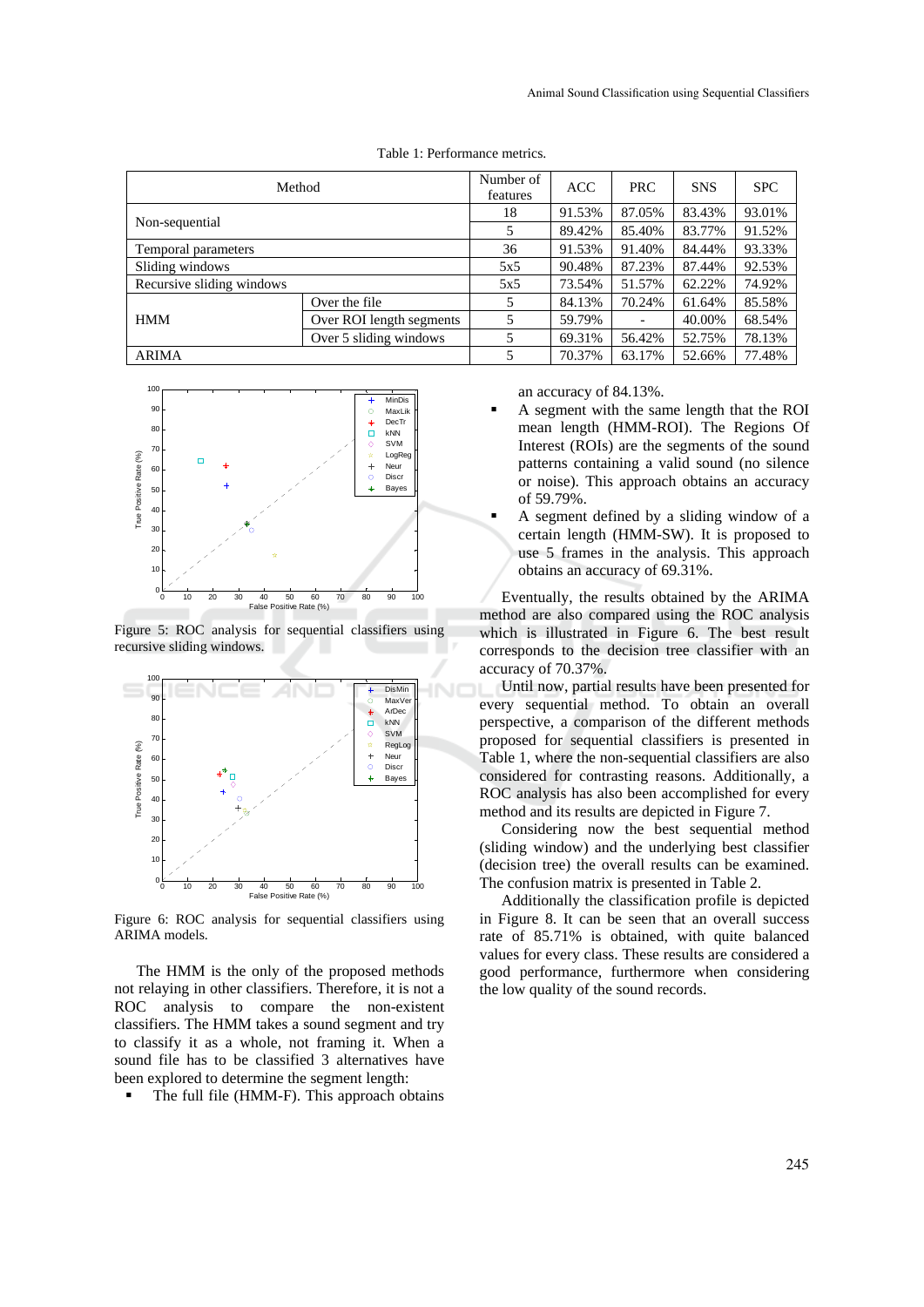

Figure 7: ROC analysis for sequential methods.

Table 2: Confusion matrix for the sliding window method with decision tree classifier.



Figure 8: Classification profile for the sliding window method with decision tree classifier.

# **4 CONCLUSIONS**

From the above results several conclusions can be reached. Firstly, they have shown that at least 2 sequential methods, the temporal parameter construction and the sliding window, slightly enhance the non-sequential classification, at least in terms of ROC analysis.

The sliding window appears as the most efficient approach and show the best metrics among the classifiers based on the same number of parameters (5 parameters).

When the sequential method relies on another classifier, the decision tree algorithm stands out in almost every case. The only exception is the recursive sliding window method, where decision tree is the second best classifier (after the k-nearest neighbour).

The sliding window with an underlying decision tree classifier reaches a remarkable overall success rate (85.71%), a figure even more relevant considering the low quality of the analysed sounds. Its results clearly overcome the performance obtained, in any of the studied variants, through the Hidden Markov Models, the MPEG-7 proposed technique.

# **ACKNOWLEDGEMENTS**

This work has been supported by the Consejería de Innovación, Ciencia y Empresa, Junta de Andalucía, Spain, through the excellence eSAPIENS (reference number TIC-5705). The authors would like to thank Rafael Ignacio Marquez Martinez de Orense (Museo Nacional de Ciencias Naturales) and Juan Francisco Beltrán Gala (Faculty of Biology, University of Seville) for their collaboration and support.

# **REFERENCES**

- Aggarwal, C. C. (2007). *Data streams: models and algorithms* (Vol. 31). Springer Science and Business Media.
- Box, G. E., Jenkins, G. M., Reinsel, G. C. (2011). *Time series analysis: forecasting and control* (Vol. 734). John Wiley and Sons.
- Cover, T. M., Hart, P. E. (1967). Nearest neighbor pattern classification. Information Theory, IEEE Transactions on, 13(1), 21-27.
- Cristianini, N., Shawe-Taylor, J. (2000). An introduction to support vector machines and other kernel-based learning methods. Cambridge University Press.
- Dietterich, T. G. (2002). Machine learning for sequential data: A review. In *Structural, syntactic, and statistical pattern recognition* (pp. 15-30). Springer Berlin Heidelberg.
- Dobson, A. J., Barnett, A. (2008). An introduction to generalized linear models. CRC press.
- Du, K. L., Swamy, M. N. S. (2013). Neural Networks and Statistical Learning. Springer Science and Business Media.
- Fonozoo.com (2016). Retrieved from http://www.fonozoo. com/
- Härdle, W. K., Simar, L. (2012). Applied multivariate statistical analysis. Springer Science and Business Media.
- Hastie, T., Tibshirani, R., Friedman, J. (2005). The elements of statistical learning: data mining, inference and prediction. Springer-Verlag.
- ISO (2001). *ISO 15938-4:2001 (MPEG-7: Multimedia Content Description Interface), Part 4: Audio*. ISO.
- Le Cam, L. M. (1979). Maximum likelihood: an introduction. Statistics Branch, Department of